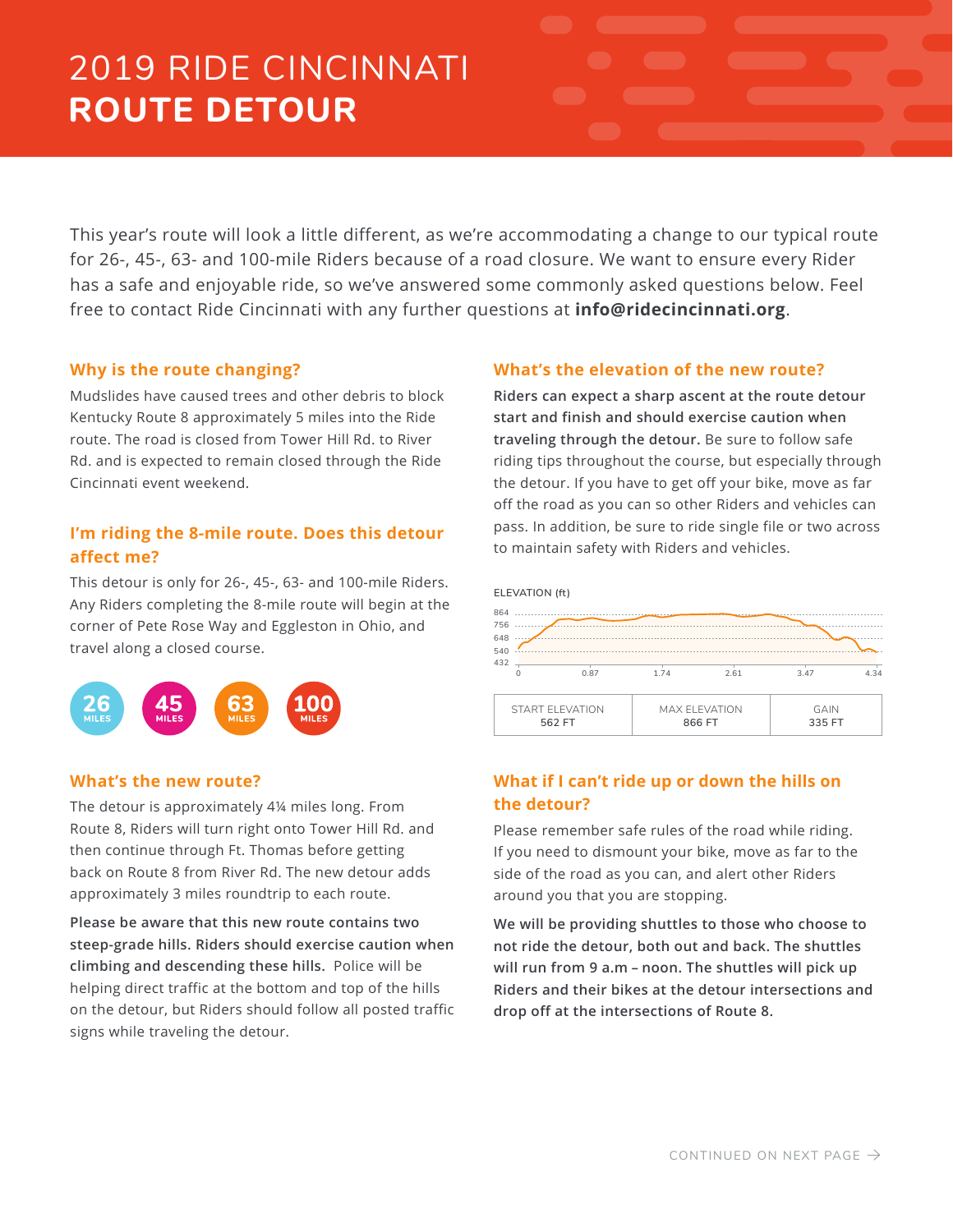# **Are the rest stops changing?**

No. The first rest stop for 26-, 45-, 63- and 100-mile, which is also the turnaround point for 26-mile Riders, is approximately 5 miles beyond the end of the route detour. While we welcome Riders to stop and take a break, Riders are encouraged to either continue their committed route or return back to the celebration at Yeatman's Cove in a timely manner, to ensure safety of all Riders along the course.

Upon completion of their committed distance, Riders will return to the Ride Cincinnati Celebration at Yeatman's Cove to enjoy free food and beverages, music and activities, beginning at 10 a.m. and running through 1:30 p.m.

Riders who complete the 100-mile ride will finish at a special reserved celebration area with additional amenities open until 4 p.m.

| <b>REST STOP LOCATION</b>                        | <b>MILE</b><br><b>MARKER</b> | <b>OPEN</b><br><b>TIME</b> | <b>CLOSE</b><br><b>TIME</b> |
|--------------------------------------------------|------------------------------|----------------------------|-----------------------------|
| Eli's<br>(8-mile turnaround point)               | 4                            | $9:30$ a.m.                | $11:30$ a.m.                |
| Pendery Park<br>(26-mile turnaround point)       | 13                           | 7:00 a.m.                  | 2:30 p.m.                   |
| AJ Jolly<br>(45-mile turnaround point)           | 22                           | $7:30$ a.m.                | 1:30 p.m.                   |
| <b>Bold Carpet</b><br>(63-mile turnaround point) | 31                           | $7:45$ a.m.                | 1:00 p.m.                   |
| Western Mason<br>(100-mile turnaround point)     | 50                           | 8:30 a.m.                  | $11:00$ a.m.                |

#### **QUESTIONS?**

### **VISIT ridecincinnati.org**

#### **CONTACT**

Ride Cincinnati Team **info@ridecincinnati.org**